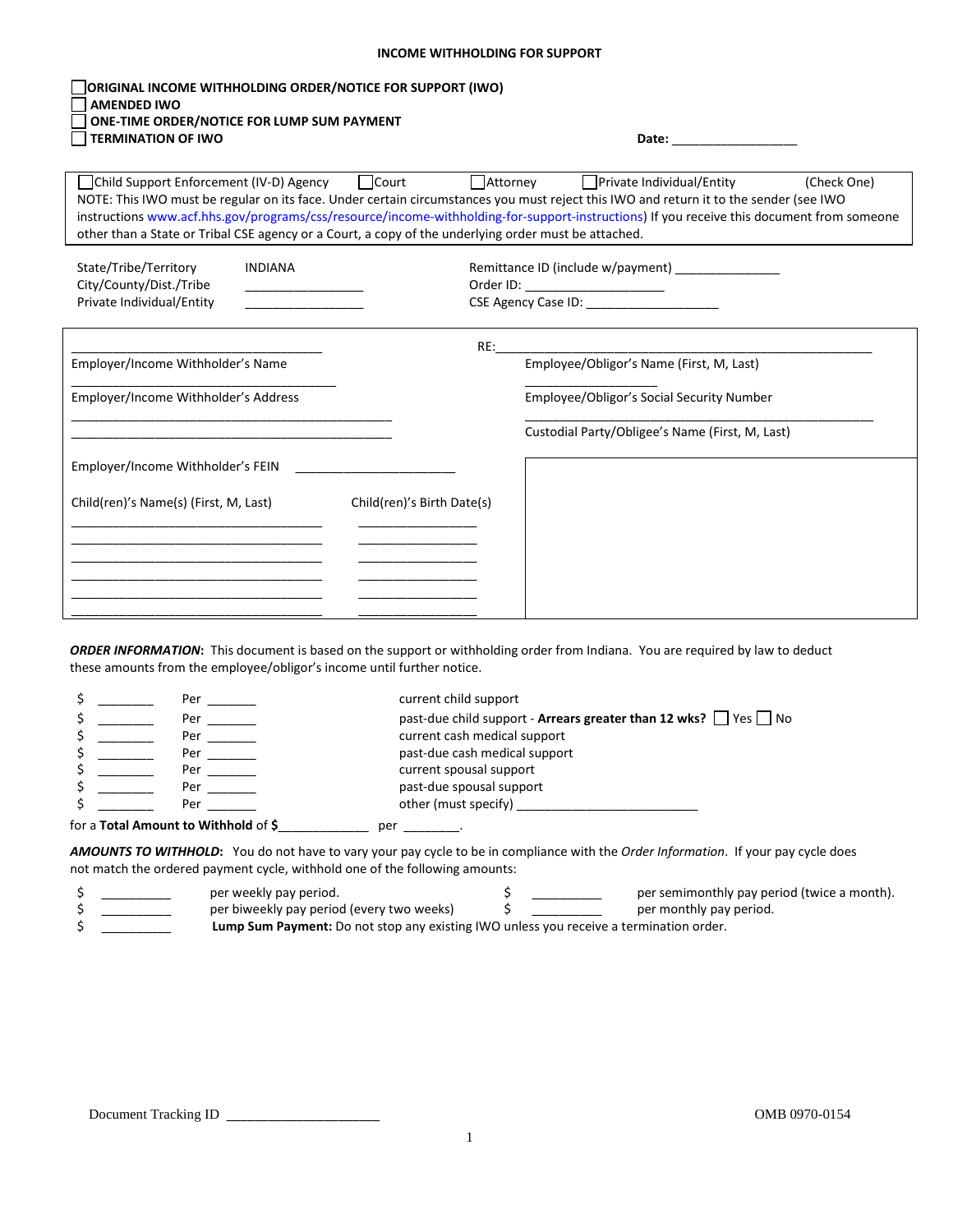| Employer's<br>: Name               | FEIN.<br>Emplover      |
|------------------------------------|------------------------|
| Employee/Obligor's<br>'s Name:     | SSN                    |
| <b>CSE Agency Case Identifier:</b> | · Identifier:<br>Order |

*REMITTANCE INFORMATION*: If the employee/obligor's principal place of employment is Indiana, you must begin withholding no later than the first pay period that occurs 14 days after the date this order is received. Send payment the same day as the pay date/date of withholding. If the obligor is a non-employee, obtain withholding limits from Supplemental Information on page 3. If the employee/obligor's principal place of employment is not Indiana, obtain withholding limitations, time requirements, and any allowable employer fees a[t www.acf.hhs.gov/prgrams/css/resource/state-income-withholding-contacts-and-program-information](http://www.acf.hhs.gov/prgrams/css/resource/state-income-withholding-contacts-and-program-information) for the employee/obligor's principal place of employment.

For electronic payment requirements and centralized payment collection and disbursement facility information (State Disbursement Unit (SDU)), see [www.acf.hhs.gov/programs/css/employers/electronic-payments.](http://www.acf.hhs.gov/programs/css/employers/electronic-payments)

Include the *Remittance ID* **with the payment**, and if necessary this FIPS code: \_\_\_\_\_.

**Remit payment to** "Indiana State Central Collection Unit" (INSCCU), at P.O. Box 6219, Indianapolis, IN 46206-6219. If paying by check, include Remittance Identifier/Case Number, employee/obligor's Social Security Number, and Cause Number on the check. The remittance form is available at [www.childsupport.in.gov.](http://www.childsupport.in.gov/) 

 **Return to Sender [Completed by Employer/Income Withholder].** Payment must be directed to an SDU in accordance to 42 USC §666(b)(5) and (b)(6)or Tribal Payee (see Payments to SDU below). If payment is not directed to an SDU/Tribal Payee or this IWO is not regular on its face, you *must* check this box and return the IWO to the sender.

| Signature of Judge/Issuing Official:  |  |
|---------------------------------------|--|
| Print Name of Judge/Issuing Official: |  |
| Title of Judge/Issuing Official:      |  |
| Date of Signature:                    |  |

If the employee/obligor works in a state or for a tribe that is different from the state or tribe that issued this order, a copy of this IWO must be provided to the employee/obligor.

If checked, the employer/income withholder must provide a copy of this form to the employee/obligor.

## **ADDITIONAL INFORMATION FOR EMPLOYERS/INCOME WITHHOLDERS**

State-specific contact and withholding information can be found on the Federal Employer Services website located at: [www.acf.hhs.gov/programs/css/resource/state-income-withholding-contacts-and-program-information.](http://www.acf.hhs.gov/programs/css/resource/state-income-withholding-contacts-and-program-information)

**Priority:** Withholding for support has priority over any other legal process under State law against the same income (USC 42 §666(b)(7)). If a Federal tax levy is in effect, please notify the sender.

**Combining Payments:** When remitting payments to an SDU or Tribal CSE agency, you may combine withheld amounts from more than one employee/obligor's income in a single payment. You must, however, separately identify each employee/obligor's portion of the payment.

Payments to SDU: You must send child support payments payable by income withholding to the appropriate SDU or to a Tribal CSE agency. If this IWO instructs you to send a payment to an entity other than an SDU (e.g., payable to the custodial party, court, or attorney), you must check the box above and return this notice to the sender. Exception: If this IWO was sent by a Court, Attorney or Private Individual/Entity and the initial order was entered before January 1, 1994 or the order was issued by a Tribal CSE agency, you must follow the "Remit payment to" instructions on this form.

**Reporting the Pay Date:** You must report the pay date when sending the payment. The pay date is the date on which the amount was withheld from the employee/obligor's wages. You must comply with the law of the State (or Tribal law if applicable) of the employee/obligor's principal place of employment regarding time periods within which you must implement the withholding and forward the support payments.

**Multiple IWOs:** If there is more than one IWO against this employee/obligor and you are unable to fully honor all IWOs due to federal, State, or Tribal withholding limits, you must honor all IWOs to the greatest extent possible, giving priority to current support before payment of any past-due support. Follow the State or Tribal law/procedure of the employee/obligor's principal place of employment to determine the appropriate allocation method.

OMB Expiration Date – 07/31/2017. The OMB Expiration Date has no bearing on the termination date of the IWO; it identifies the version of the form currently in use.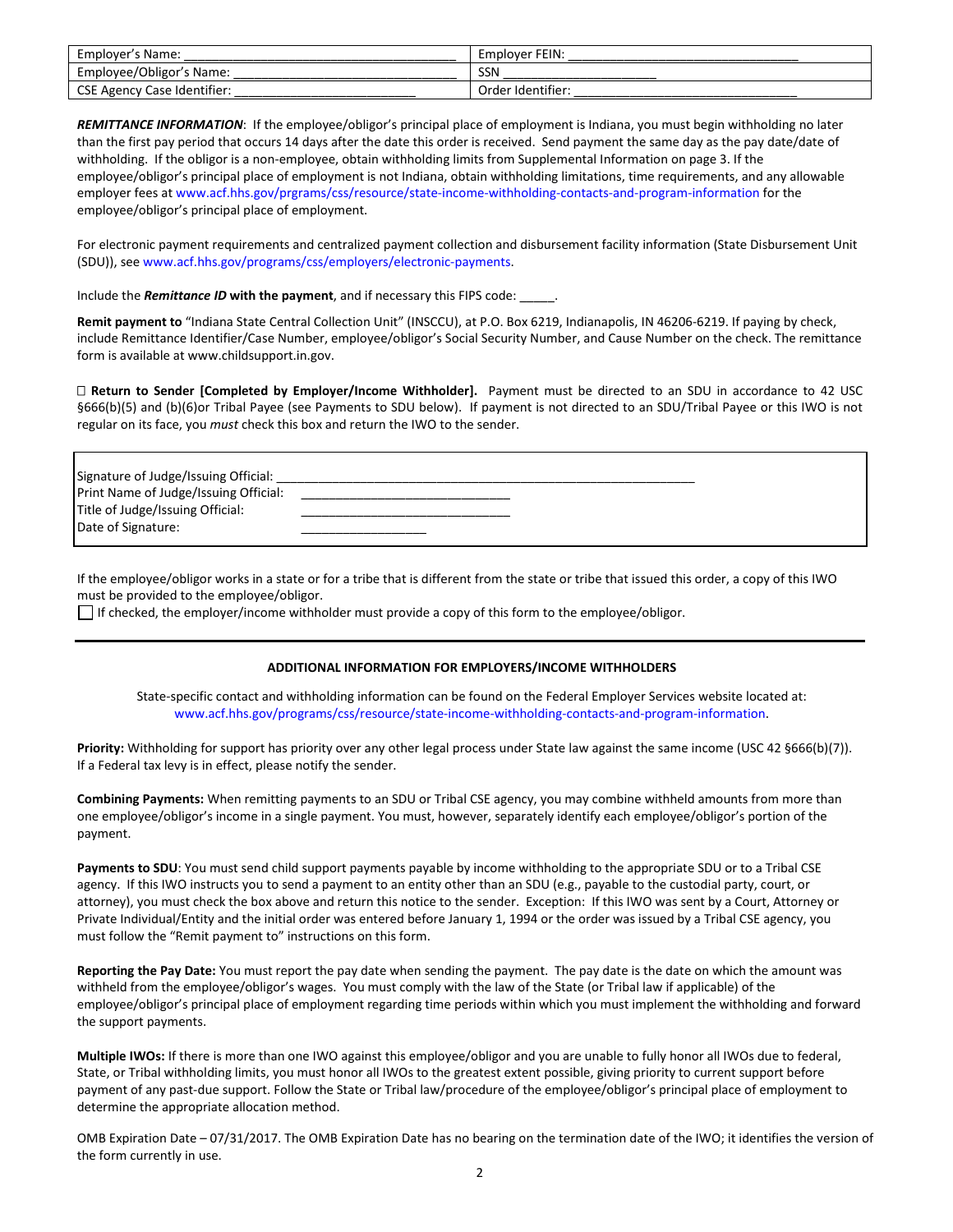| Emplovei<br>Name:                           | FEIN.<br>$\sim$ 110 $0v^{\alpha r}$ |
|---------------------------------------------|-------------------------------------|
| <u>—</u><br>Fmnlovee/(<br>Name.<br>. Obliec | $\sim$<br>SSM                       |
| CSE<br>: Identifier:<br>Case<br>Agency<br>. | . )rder<br>lentifier:<br>٦٢         |

**Lump Sum Payments:** You may be required to notify a State or Tribal CSE agency of upcoming lump sum payments to this employee/obligor such as bonuses, commissions, or severance pay. Contact the sender to determine if you are required to report and/or withhold lump sum payments.

**Liability:** If you have any doubts about the validity of this IWO, contact the sender. If you fail to withhold income from the employee/obligor's income as the IWO directs, you are liable for both the accumulated amount you should have withheld and penalties set by State or Tribal law/procedure. In Indiana, those penalties can be found in IC 31-16-15-23.

**Anti-discrimination:** You are subject to a fine determined under State or Tribal law for discharging an employee/obligor from employment, refusing to employ, or taking disciplinary action against any employee/obligor because of this IWO. In Indiana, those disciplinary actions can be found in IC 31-16-15-25.

**Withholding limits:** You may not withhold more than the lesser of: 1) the amounts allowed by the Federal Consumer Credit Protection Act (CCPA) (15 U.S.C. §1673(b)); or 2) the amounts allowed by the State or Tribe of the employee/obligor's principal place of employment or tribal law if a tribal order (see *REMITTANCE INFORMATION*). Disposable income is the net income left after making mandatory deduction such as: State, Federal, local taxes; Social Security taxes; statutory pension contributions; and Medicare taxes. The Federal limit is 50% of the disposable income if the obligor is supporting another family and 60% of the disposable income if the obligor is not supporting another family. However, those limits increase 5% - to 55% and 65% - if the arrears are greater than 12 weeks. If permitted by the State or Tribe, you may deduct a fee for administrative costs. The combined support amount and fee may not exceed the limit indicated in this section.

For tribal orders, you may not withhold more than the amounts allowed under the law of the issuing tribe. For tribal employers/income withholders who receive a state IWO, you may not withhold more than the lesser of the limit set by tribal law.

Depending upon applicable State or Tribal law, you may need to also consider the amounts paid for health care premiums in determining disposable income and applying appropriate withholding limits.

**Arrears greater than 12 weeks?** If the *Order Information* does not indicate that the arrears are greater than 12 weeks, then the employer should calculate the CCPA limit using the lower percentage.

## **Supplemental Information:**

- You may retain a two dollar (\$2.00) fee from the income payee's income each time income withheld is forwarded according to Indiana law. The sum total of the amount to be withheld plus this fee shall not exceed the maximum amount permitted under the CCPA.
- Indiana-specific information and FAQs can be found under the Employer Services section of the Child Support Bureau website at: [http://www.in.gov/dcs/support.htm.](http://www.in.gov/dcs/support.htm)
- For any payment processing questions, please contact the Employer Maintenance Unit (EMU) at (317) 232-0327 or (800) 292-0403 or [emu@dcs.in.gov.](mailto:emu@dcs.in.gov)
- If you cannot withhold the full amount of support for any or all orders for this employee/obligor, withhold up to  $\frac{1}{2}$  % of disposable income for all orders.
- For electronic payment and processing information log on to the Child Support Bureau Website at [www.childsupport.in.gov,](http://www.childsupport.in.gov/) click on Payment Processing under Employer Services and follow the links, or call:(317) 232-0327 or (800) 292-0403. IC 31-16-15-16 requires employers with more than 50 employees and more than one obligor/employee to process child support payments electronically.

IMPORTANT: The person completing this form is advised that the information may be shared with the employee/obligor.